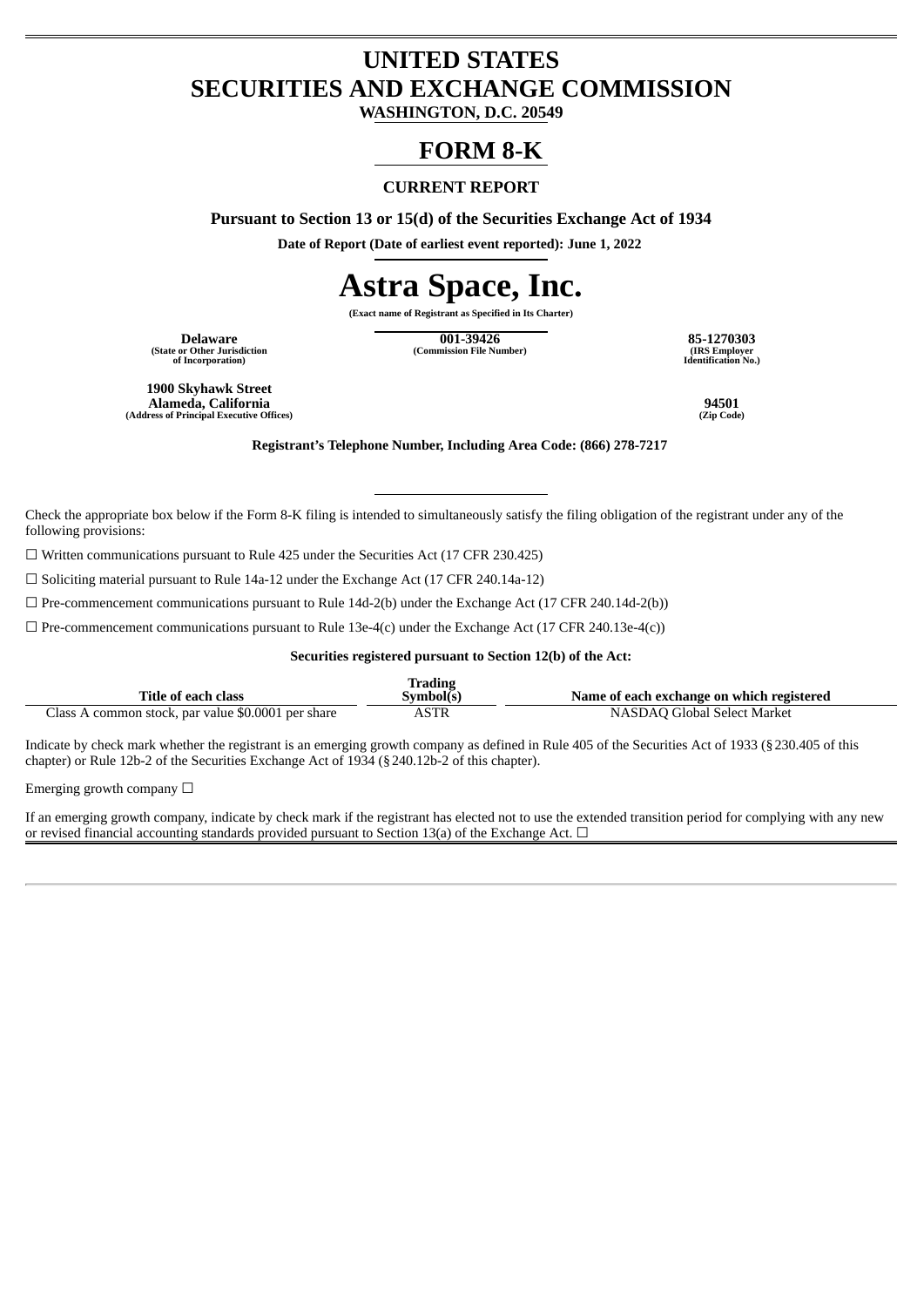#### **Item 5.07 Submission of Matters to a Vote of Security Holders.**

On June 1, 2022, we held our 2022 Annual Meeting of Stockholders, at which stockholders voted on proposals to (i) elect Scott Stanford to serve as Class II director for a term ending at the 2025 annual meeting of stockholders; (ii) amend the Astra Space, Inc. 2021 omnibus equity incentive plan to increase the Class A common stock authorized for issuance under the plan by 6,000,000 shares; (iii) ratify the Audit Committee's appointment of PricewaterhouseCoopers LLP ("PwC") as our independent registered public accounting firm for our fiscal year ending December 31, 2022; (iv) provide a non-binding advisory vote on the compensation of our named executive officers; and, (v) provided a non-binding advisory vote as to the frequency on which the non-binding advisory vote to approve executive compensation would be presented to the stockholders.

The Company has two classes of common stock and holders of each class of common stock as of April 21, 2022 (the "record date") were entitled to vote at the 2022 Annual Meeting of Stockholders. Each issued and outstanding share of Class A common stock as of the record date was entitled to one vote and each issued and outstanding share of Class B common stock as of the record date was entitled to 10 votes on each of the foregoing proposals. There were 153,014,529 shares of the Company's Class A common stock and 55,539,188 shares of the Company's Class B common stock represented either in person or by proxy at the meeting (which represented 92.72% of the total voting power of the Company), thereby constituting a quorum.

The final voting results for each of these proposals are as follows:

**Election of Class II Director (Item 1):** The stockholders elected Scott Stanford as a Class II director of the Company with the following votes:

#### **Total of Class A Common Stock and Class B Common Stock:**

| <b>Votes For</b>                  | <b>Votes Against</b> | Withhold  | <b>Broker Non-Votes</b> |
|-----------------------------------|----------------------|-----------|-------------------------|
| 625,927,869                       |                      | 3,862,766 | 78,615,774              |
| <b>Class A Common Stock only:</b> |                      |           |                         |
| <b>Votes For</b>                  | <b>Votes Against</b> | Withhold  | <b>Broker Non-Votes</b> |
| 70,535,989                        |                      | 3,862,766 | 78,615,774              |
| <b>Class B Common Stock only:</b> |                      |           |                         |
| <b>Votes For</b>                  | <b>Votes Against</b> | Withhold  | <b>Broker Non-Votes</b> |
| 555,391,880                       |                      |           | N/A                     |

Amendment of Astra Space, Inc, 2021 omnibus equity incentive plan to increase the Class A common stock authorized for issuance under **the plan (Item 2):** The stockholders approved the amendment of Astra Space, Inc. 2021 omnibus equity incentive plan to increase the Class A common stock authorized for issuance under the plan by 6,000,000 shares.

#### **Total of Class A Common Stock and Class B Common Stock:**

| Votes For                         | <b>Votes Against</b> | <b>Abstentions/Withhold</b> | <b>Broker Non-Votes</b> |
|-----------------------------------|----------------------|-----------------------------|-------------------------|
| 610,622,907                       | 19,032,675           | 135,053                     | 78,615,774              |
| <b>Class A Common Stock only:</b> |                      |                             |                         |
| <b>Votes For</b>                  | <b>Votes Against</b> | <b>Abstentions/Withhold</b> | <b>Broker Non-Votes</b> |
| 55,231,027                        | 19,032,675           | 135,053                     | 78,615,774              |
| <b>Class B Common Stock only:</b> |                      |                             |                         |
| <b>Votes For</b>                  | <b>Votes Against</b> | <b>Abstentions/Withhold</b> | <b>Broker Non-Votes</b> |
| 555,391,880                       | $\boldsymbol{0}$     | $\Omega$                    | N/A                     |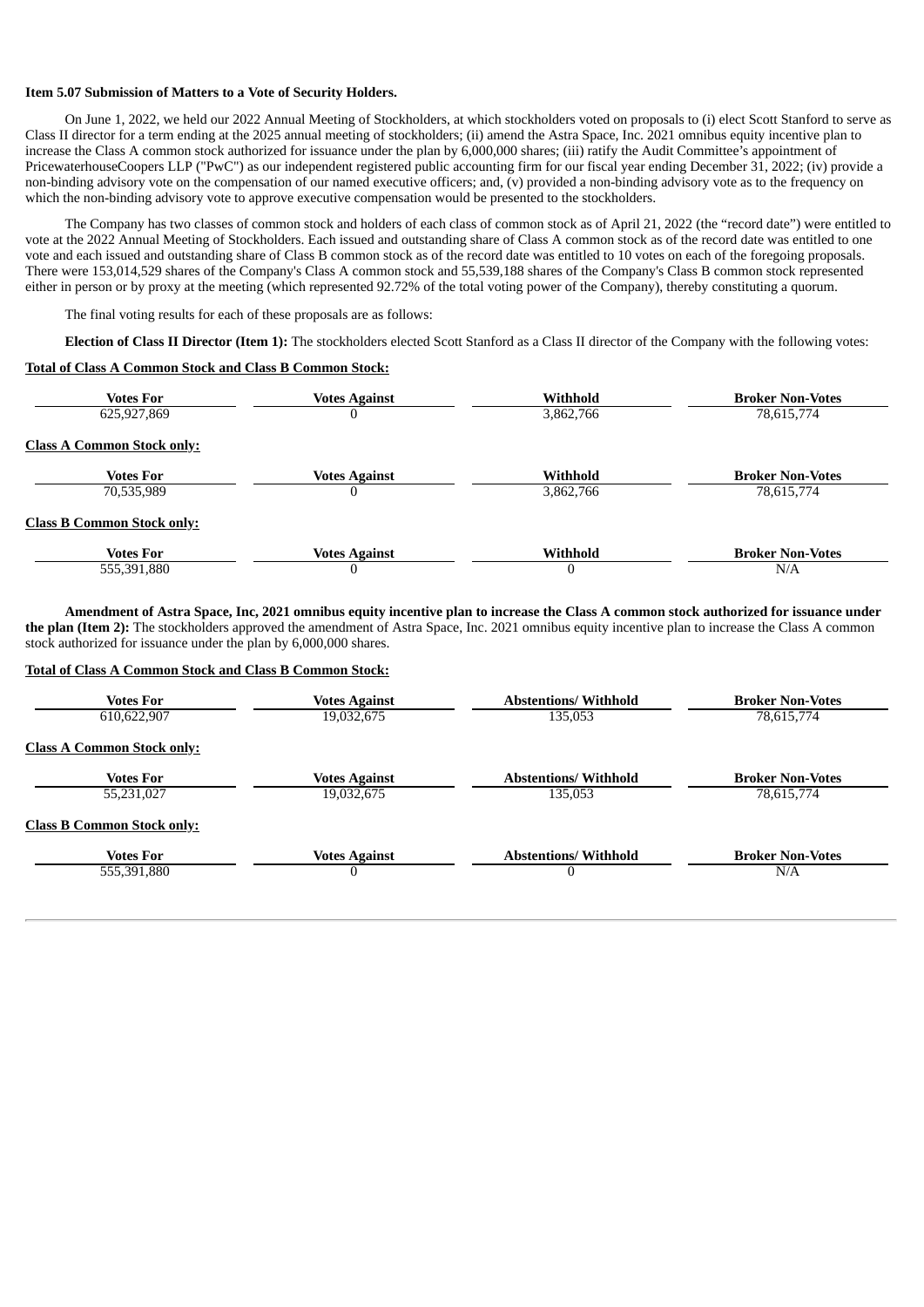Ratification of the Audit Committee's appointment of PwC as our independent registered public accounting firm for the year ending **December 31, 2022 (Item 3):** The stockholders ratified the appointment of PwC as our independent registered public accounting firm for the year ending December 31, 2022.

#### **Total of Class A Common Stock and Class B Common Stock:**

| <b>Votes For</b>                  | <b>Votes Against</b> | <b>Abstentions/Withhold</b> | <b>Broker Non-Votes</b> |
|-----------------------------------|----------------------|-----------------------------|-------------------------|
| 706,464,830                       | 1,549,755            | 391,824                     |                         |
| <b>Class A Common Stock only:</b> |                      |                             |                         |
| <b>Votes For</b>                  | Votes Against        | <b>Abstentions</b>          | <b>Broker Non-Votes</b> |
| 151,072,950                       | 1,549,755            | 391.824                     |                         |
| <b>Class B Common Stock only:</b> |                      |                             |                         |
| <b>Votes For</b>                  | <b>Votes Against</b> | <b>Abstentions</b>          | <b>Broker Non-Votes</b> |
| 555,391,880                       | $\Omega$             | $\Omega$                    | N/A                     |

**Advisory vote to approve executive compensation (Item 4):** The stockholders approved, on a non-binding advisory basis, the compensation paid to the Company's named executive officers, as disclosed pursuant to Item 402 of Regulation S-K, including the Compensation Discussion and Analysis, compensation tables, and narrative discussion in Schedule 14A filed with SEC on April 28, 2022.

#### **Total of Class A Common Stock and Class B Common Stock:**

| Votes For<br>611,787,542          | <b>Votes Against</b><br>17,358,762 | <b>Abstentions/Withhold</b><br>644.331 | <b>Broker Non-Votes</b><br>78,615,774 |
|-----------------------------------|------------------------------------|----------------------------------------|---------------------------------------|
| <b>Class A Common Stock only:</b> |                                    |                                        |                                       |
| Votes For                         | <b>Votes Against</b>               | <b>Abstentions/Withhold</b>            | <b>Broker Non-Votes</b>               |
| 56,395,662                        | 17,358,762                         | 644.331                                | 78,615,774                            |
| <b>Class B Common Stock only:</b> |                                    |                                        |                                       |
| Votes For<br>555,391,880          | <b>Votes Against</b><br>U          | <b>Abstentions/Withhold</b>            | <b>Broker Non-Votes</b><br>N/A        |

Advisory vote to approve the frequency of the non-binding advisory vote to approve executive compensation (Item 5): The stockholders approved, on a non-binding advisory basis, that the non-binding advisory vote to approve the compensation of our named executive officers should be brought before the stockholders every three years.

#### **Total of Class A Common Stock and Class B Common Stock:**

| 1 Year                            | 2 Years | 3 Years     | <b>Abstentions</b> | <b>Broker Non-Votes</b> |
|-----------------------------------|---------|-------------|--------------------|-------------------------|
| 22,427,669                        | 306,557 | 606,819,235 | 234,174            | 78,615,774              |
| <b>Class A Common Stock only:</b> |         |             |                    |                         |
| 1 Year                            | 2 Years | 3 Years     | <b>Abstentions</b> | <b>Broker Non-Votes</b> |
| 22,427,669                        | 306,557 | 51,427,355  | 234,174            | 78,615,774              |
| <b>Class B Common Stock only:</b> |         |             |                    |                         |
| 1 Year                            | 2 Years | 3 Years     | <b>Abstentions</b> | <b>Broker Non-Votes</b> |
| $\bf{0}$                          | 0       | 555,391,880 | 0                  | N/A                     |
|                                   |         |             |                    |                         |